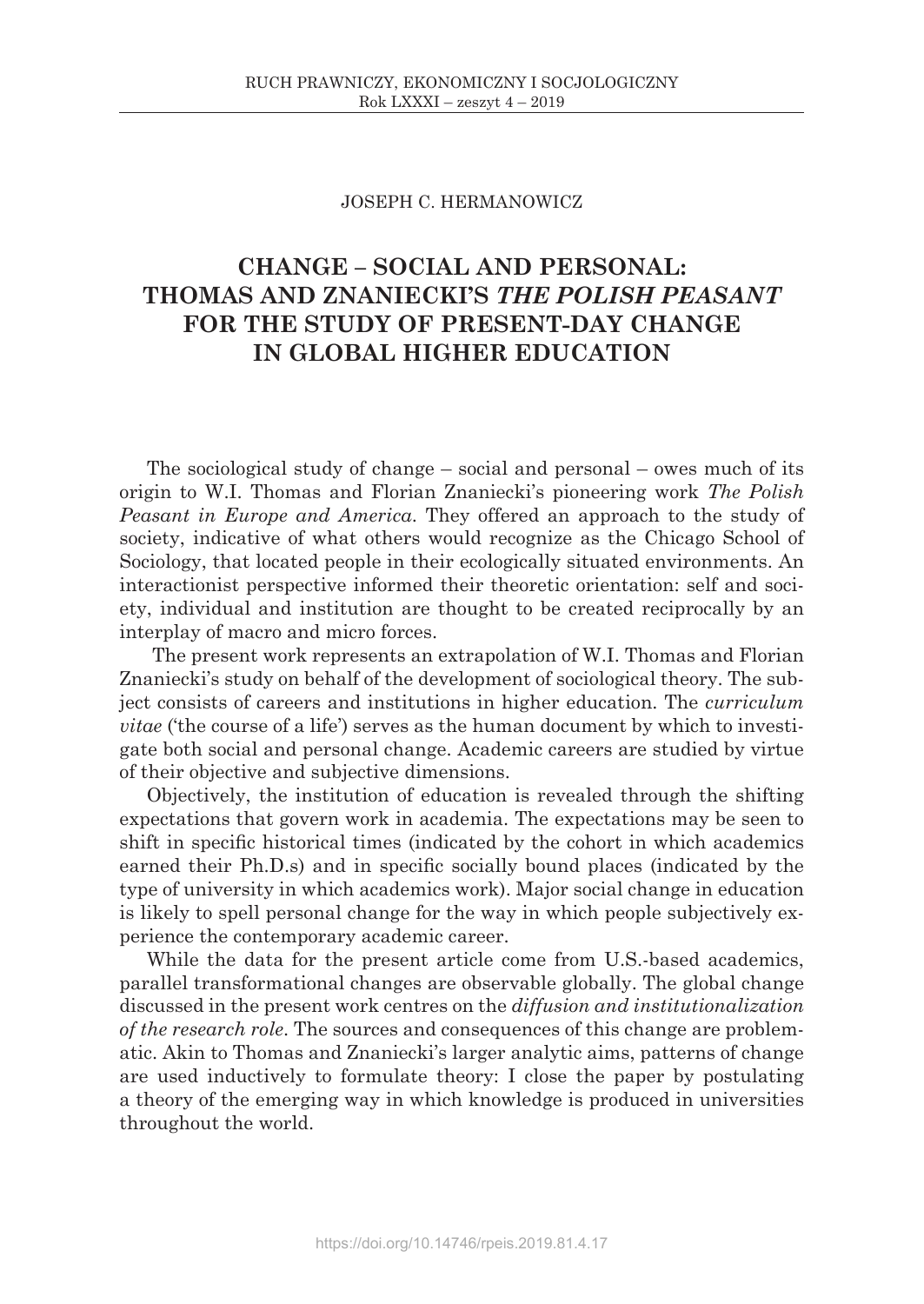## **I. THE CURRICULUM VITAE AS LIFE DOCUMENT**

The discussion that follows is motivated by the following question: What can a CV tell us about social change? There is some variation in the composition of CVs, usually in terms of length, across national systems of higher education. But there is strikingly more similarity than there is difference, a manifestation of what Meyer and his colleagues understand as the global institutionalism of education.1

For present purposes, I work with the American academic CV model which, in contrast to the systems of the United Kingdom, Ireland, and some other countries, is a comprehensive document that contains detailed listings of publications, formal education, positions held and corresponding institutional affiliations, grants, and other achievements, and also sometimes courses taught, professional service activities, professional memberships, theses and dissertations directed, and talks given.

The curriculum vitae is at once a 'course of a life' and the institutional embodiment of a life course. Individuals 'create' CVs, but institutions provide scripts for them. Their rough similarity across systems of higher education bespeaks scripting. The self and the life course are themselves institutionalized. 'In the modern systems, people work out selves with a great deal of institutional support. The legal, economic, political, and religious rules prescribing and legitimating personhood have standing. As actors form their own subjective personhood, they are perhaps as much affected by the institutionalized recipes as by any untutored "experiences".'2

CVs trace individual activities, but they are a manifestation of institutional norms governing careers. This a key theoretic point that accounts for the findings and discussion herein. Change in CVs reflect change in the social conditions under which individuals compose them.

The idea that social phenomena have both objective and subjective dimensions was central to how Thomas and Znaniecki conceptualized *The Polish Peasant*. The dichotomy is based on the premise that the world consists of objects which are perceived by subjects to exist as entities unto their own. The division produces questions about how subjects relate to objects. By this construction Thomas and Znaniecki intended to give coequal weight to an interplay between individual attitudes and objective cultural values as a means by which to understand social life.

The objective and subjective are parallel constructions to Thomas and Znaniecki's thoughts about, respectively, 'value' and 'attitude'. A social value is 'any object which has a meaning to a member of a social group so that it may become an *object* of activity to that member.'3 An attitude is 'a process of individual consciousness which determines real or possible activity of the

 $<sup>1</sup>$  Drori et al. (2003).</sup>

<sup>2</sup> Meyer (1986): 199.

<sup>3</sup> Madge (1962): 66 (emphasis added).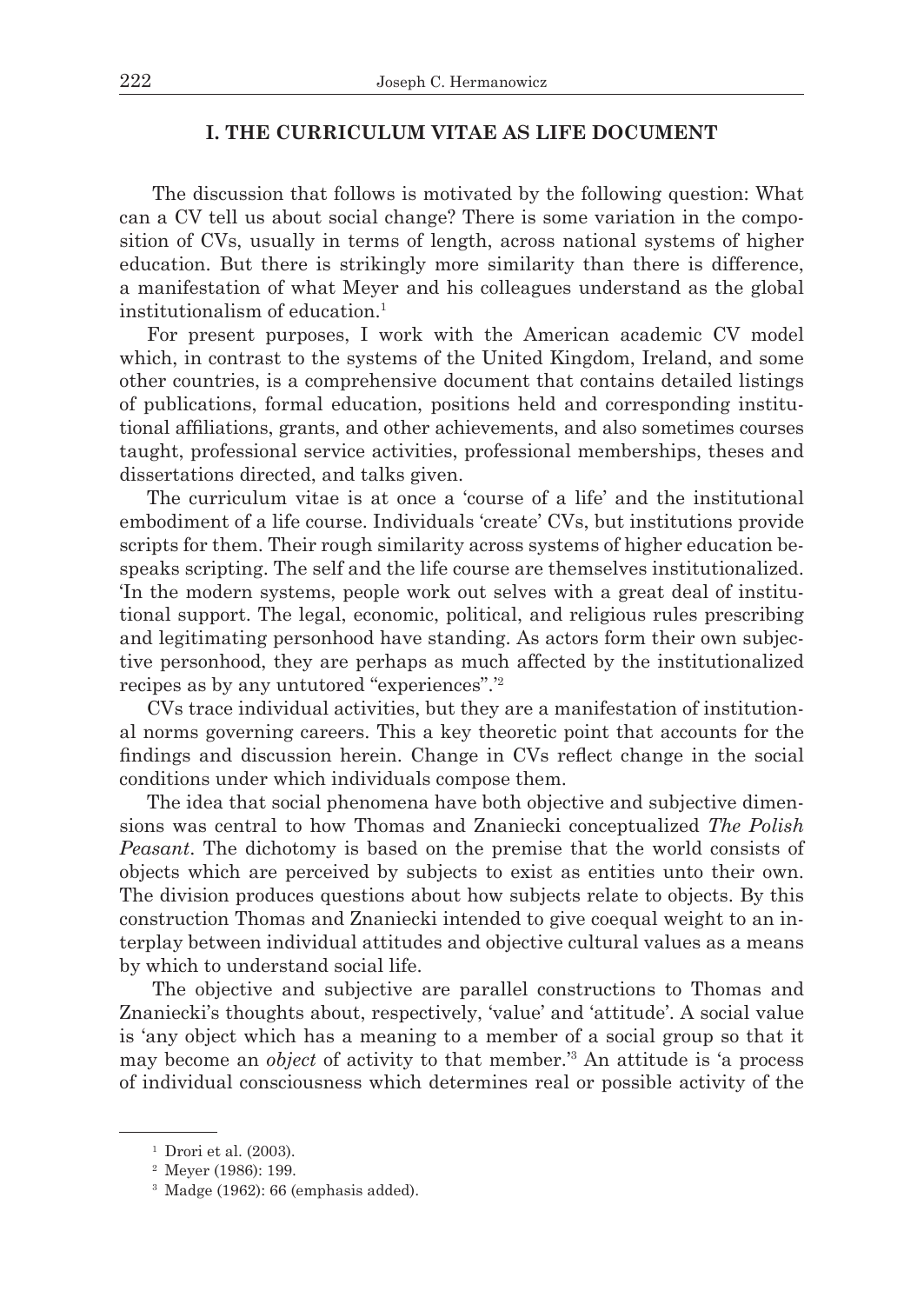individual in the social world.'4 For Thomas and Znaniecki, social change was understood as the 'product of continual interaction between individual consciousness and objective social reality.'5

Causal explanation was to be found not in mechanistic notions and measurement of single-variable effects, but in the relation between objective factors and subjective dispositions6 . This profound idea, conjoined with the imperative that objective-subjective interplay is located in time and place, encapsulates how the Chicago School thought about theory and theorizing. The influence of external or objective factors upon human conduct 'assumes importance only to the extent that they are subjectively experienced […] it is the task of the analyst to try to show how subjective predispositions, or attitudes, molded by experience, determine the response of individuals to the objective factors that impinge upon them.'7 As Thomas and Znaniecki put it, sociology, in order for it to be robust, must focus on the process of *becoming*.

For Thomas and Znaniecki, the objective and subjective sides of social life are treated as both interactive and separable. Values and attitudes interact to constitute social life, but values and attitudes are distinct from each other. They can, in principle, be studied independently. Here, however, we have a hybridization of the construct. Objective and subjective are one form. The CV is *at once* subjectively constituted – an expression of what one has done – *and* objectively reflective of social conditions. They are not separable but are, rather, coterminous. In conterminal language, we are studying 'what individuals say regarding what society proclaims' about change in universities. Conversely, we examine 'what society says individuals are to say' about their careers.

Ontologically, the objective and the subjective are 'situated'. They are not static but rather dynamic properties of social reality. In informal terms they convey flux and movement. More formally they encompass process: there is temporality that transpires in a context, setting, or milieu. *Time* and *place* are the social dimensions taken by Thomas and Znaniecki, and other Chicago sociologists of the period, to be central to the study of social process which, by turn, accesses social and personal change. To study *becoming* – the core of social and personal change – the analyst must inquire into the social and cultural contexts in which actors are situated. Use of the biological metaphor 'ecology' captures the idea espoused by Thomas and Znaniecki and the Chicago School in which individuals adapt to change that they experience in their environment, which in turn is re-shaped by people's behaviour. Thomas and Znaniecki's brilliance in the *Polish Peasant* is demonstrated by revealing 'how the complexities of the social environment worked themselves out in individ-

<sup>4</sup> Thomas, Znaniecki (1918–20), vol. 1: 22.

<sup>5</sup> Bulmer (1984): 55.

<sup>6</sup> Bulmer (1984); Janowitz (1966).

<sup>7</sup> Coser (1971): 513.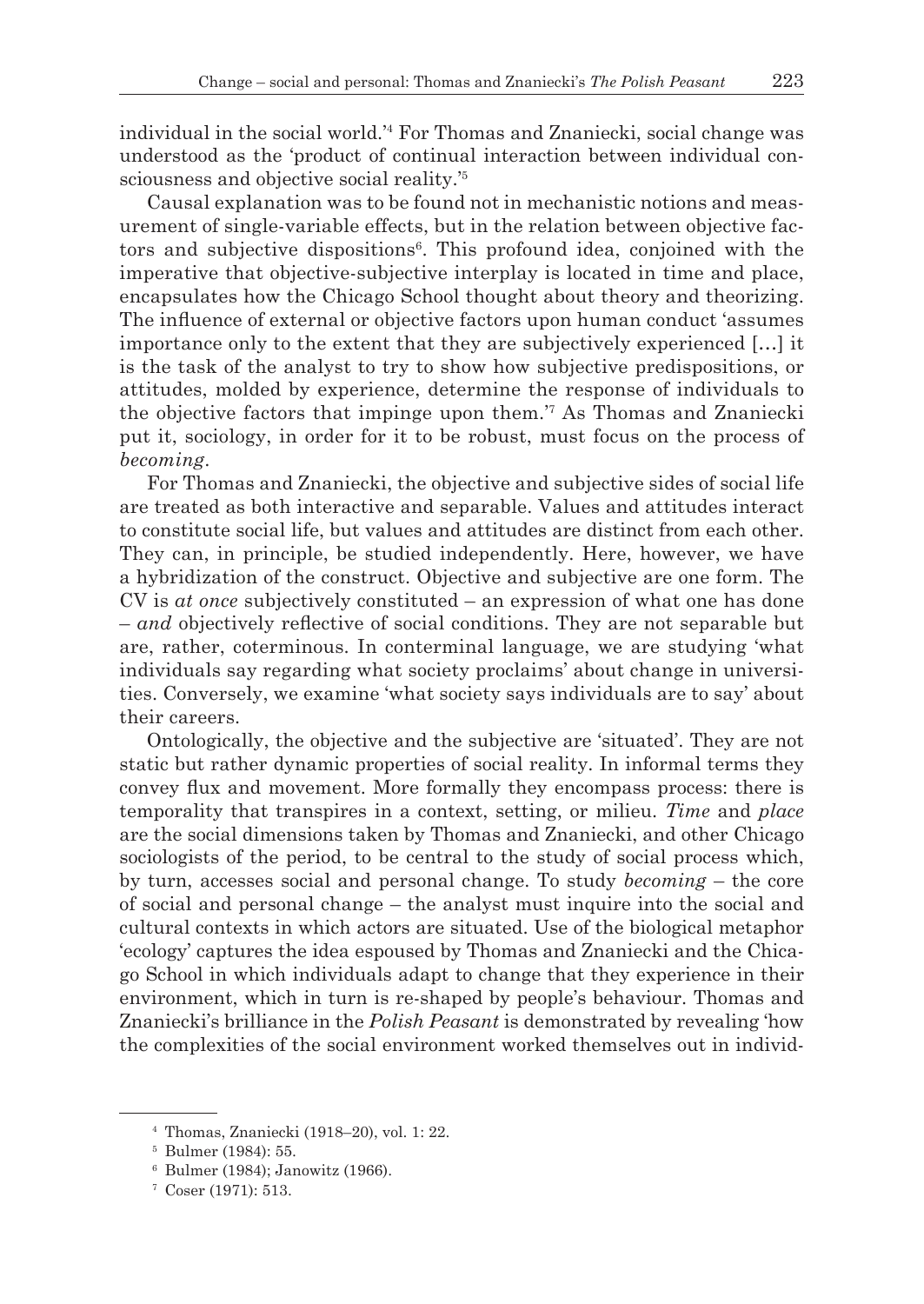ual lives and then rebounded through the individuals to reshape the environment and its institutions.'8

CVs locate people in time and place. People are situated in particular places (the universities in which they work) and in particular times (the professional age cohorts of which they are a part). The curriculum vitae as 'life document' lends itself as a prime means by which to examine the interplay between social and personal change as revealed by objective and subjective realities.

# **II. EMPIRICAL MATERIALS**

The National Research Council (NRC) in the United States has conducted assessments of the country's graduate programmes.9 Ninety-five graduate programmes in the field of sociology have been evaluated.<sup>10</sup> Among the measures, the 'scholarly quality of program faculty' is the broadest or most over-arching. Programmes may be ranked using the measure. Burris has argued that most programmes, departments, and universities change little in rank over time.11 The present selection of ranked programmes is thus relatively stable in time.

Ten programmes, and not some other number, are used to constitute tiers because they capture sufficient variation at three intervals along a scale from 1 to 95. Ten programmes ranked at the top, middle, and bottom of the NRC ranking are used in the analyses in order to examine organizational variation in publication patterns. While the programmes included in the sample are doctoral-granting departments, the departments and respective institutions run a considerable gamut, from Harvard and Stanford to Mississippi State and Kent State.

To examine patterns of publication, the curriculum vitae of the members of the 30 departments were downloaded from the internet. For 29 of the programmes, the CVs were downloaded June 8–10, 2015. For the one remaining programme, the CVs (nine in total) were downloaded on 27 June 2017 upon their becoming available on the Internet.

CVs are of tenure-line faculty (i.e. those listed as assistant, associate, or full professor). Of the 291 tenure-line faculty in the top ten sociology programmes, 247 (85.0%) CVs were available online. Of the 208 tenure-line faculty in the middle ten sociology programmes, 180 (87.0%) CVs were available online. Of the 140 tenure-line faculty in the bottom ten programmes, 112 (80.0%) CVs were available online.

The resulting total of 539 CVs were coded for the faculty member's number of peer-reviewed journal articles. The count of peer-reviewed journal

<sup>8</sup> Abbott (1999): 208.

<sup>9</sup> Discussion of methods for the present work relies on Hermanowicz, Clayton (2018).

<sup>10</sup> Goldberger, Maher, Flattau (1995).

 $11$  Burris (2004).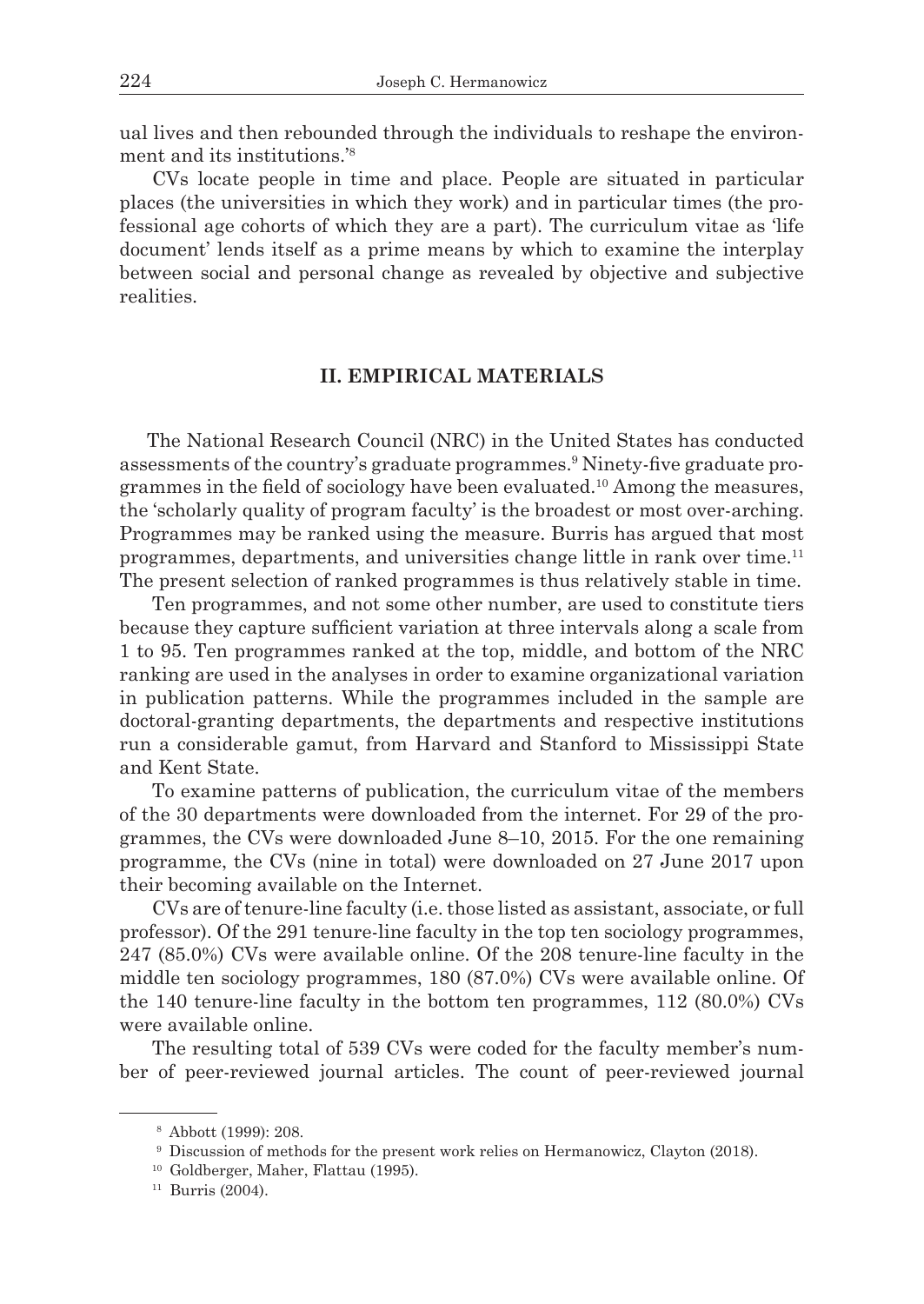articles excludes book chapters, book reviews, reprinted articles, replies, responses, commentaries, newsletter articles, essays, reports, conference presentations, and articles under review. Peer-reviewed journal articles are used as a measure of publication because the field, particularly in the U.S. context from which the data come, configures this genre centrally for the purposes of tenure and promotions. Other genres of publication are important, but none are as widespread as articles.

To ascertain publication patterns by career phase, the sample was divided into three cohorts, corresponding roughly to early, middle, and late career phases, as indicated by the year in which the sociologists earned their Ph.D. in relation to the time at which the present data were harvested. Cohort I, corresponding to late career phases, includes sociology faculty members who earned their Ph.D. prior to 1990. Cohort II, corresponding to mid-career phases, includes sociology faculty members who earned their Ph.D. between 1990 and 2005. Cohort III, corresponding to early career phases, includes sociology faculty members who earned their Ph.D. after 2005.

In addition, select data are computed using the *Social Sciences Citation Index*. Data from the *Index* are used to generate trends in publishing outlets over time. The journals listed in the *Index* are those that appear on the aforementioned CVs. Trends in the CVs are thus partly accountable by trends evinced in the *Index*.

# **III. CHANGE IN ACADEMIC CAREERS**

I confine an empirical discussion to two important career domains: journal outlets for publication and publication productivity norms across tiers of work and cohorts of academics.

#### **1. Journal outlets**

Table 1 records the number of journals in the field of sociology in fifteen-year intervals between the year 1970 and 2015.12 Based on the *Social Sciences Citation Index*, 78 sociology journals existed in 1970. In 2015, there were 142, an average increase of 1 per cent, or 1.5 journals, in each of the forty-five years covering the period. The upward pattern in journal number is not unique to the field of sociology. It is a general pattern observable in a large number of academic and professional fields.

Table 1 also lists the number of journals over time in selected fields that are arguably cognate to sociology. The list is but a sampling, and thus underestimates production volume by the people who call themselves sociologists.

 $12$  My consideration of journal outlets for publication is drawn from Hermanowicz (2016a).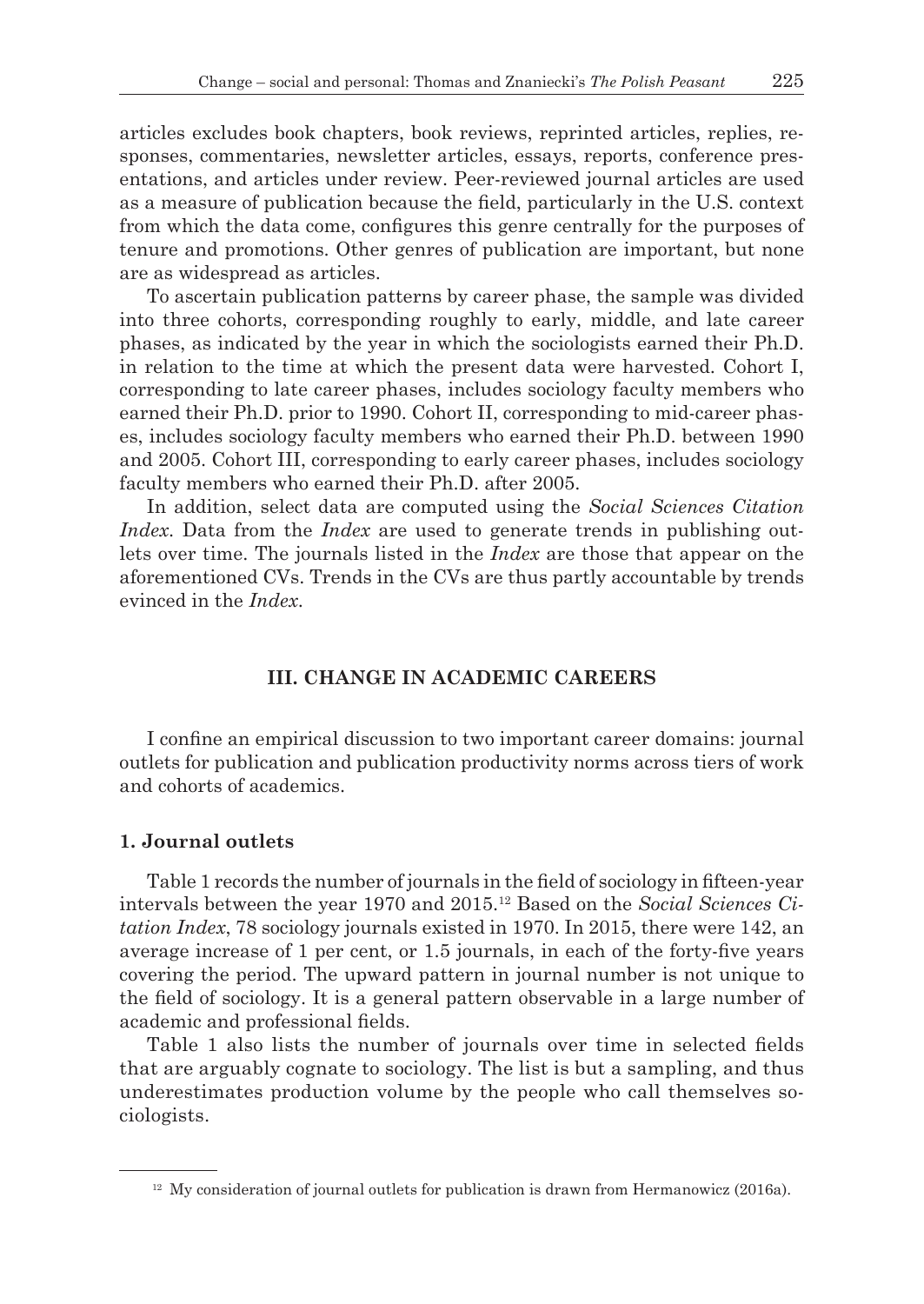| Field                    | 1970 | 1985           | 2000 | 2015 |
|--------------------------|------|----------------|------|------|
| Sociology                | 78   | 83             | 96   | 142  |
| Education                | 103  | 114            | 96   | 231  |
| Criminology              | 18   | 22             | 20   | 58   |
| Demography               | 11   | 18             | 16   | 26   |
| <b>Urban Studies</b>     | 13   | 25             | 29   | 39   |
| Women's Studies          |      | $\overline{7}$ | 25   | 41   |
| Communication            | 11   | 24             | 43   | 78   |
| Gerontology              | 7    | 10             | 23   | 32   |
| Environmental<br>Studies | 15   | 34             | 47   | 103  |
| Cultural Studies         |      |                |      | 38   |
| <b>Family Studies</b>    |      | 23             | 31   | 42   |
| Total                    | 256  | 360            | 426  | 830  |

**Table 1**

Number of journals in sociology and selected cognate fields, 1970–2015

Sources: Institute for Scientific Information (1979) and (1987). Social Sciences Citation Index. Philadelphia: Institute for Scientific Information; and, Social Sciences Citation Index, 2000 and 2015, Thompson Reuters, <http://ip-science.thompsonreuters.com>. Table originally published in Hermanowicz (2016a).

Using this sampling for illustration, there were a total of 256 journals in sociology and selected cognate fields in 1970. The number steadily increased, such that by the year 2015 there were 830, an increase, albeit an undercount, of 324 per cent. Put differently, by a conservative measure, an average of nearly 13 new journals in which sociologists were able to publish their work were available in *each* of the forty-five years between 1970 and 2015. The pattern in the number of journals over time conveys an unmistakable intensification of the research role.

## **2. Publication productivity norms**

Members of the sample generally do not stop publishing: the act of publication has become a consistent part of the professorial role across the broad spectrum of programmes.13 Examining Table 2, both the mean and median number of publications in each of the cohorts increases as cohorts age.

<sup>&</sup>lt;sup>13</sup> Points bearing on publication norms are derived from Hermanowicz, Clayton (2018).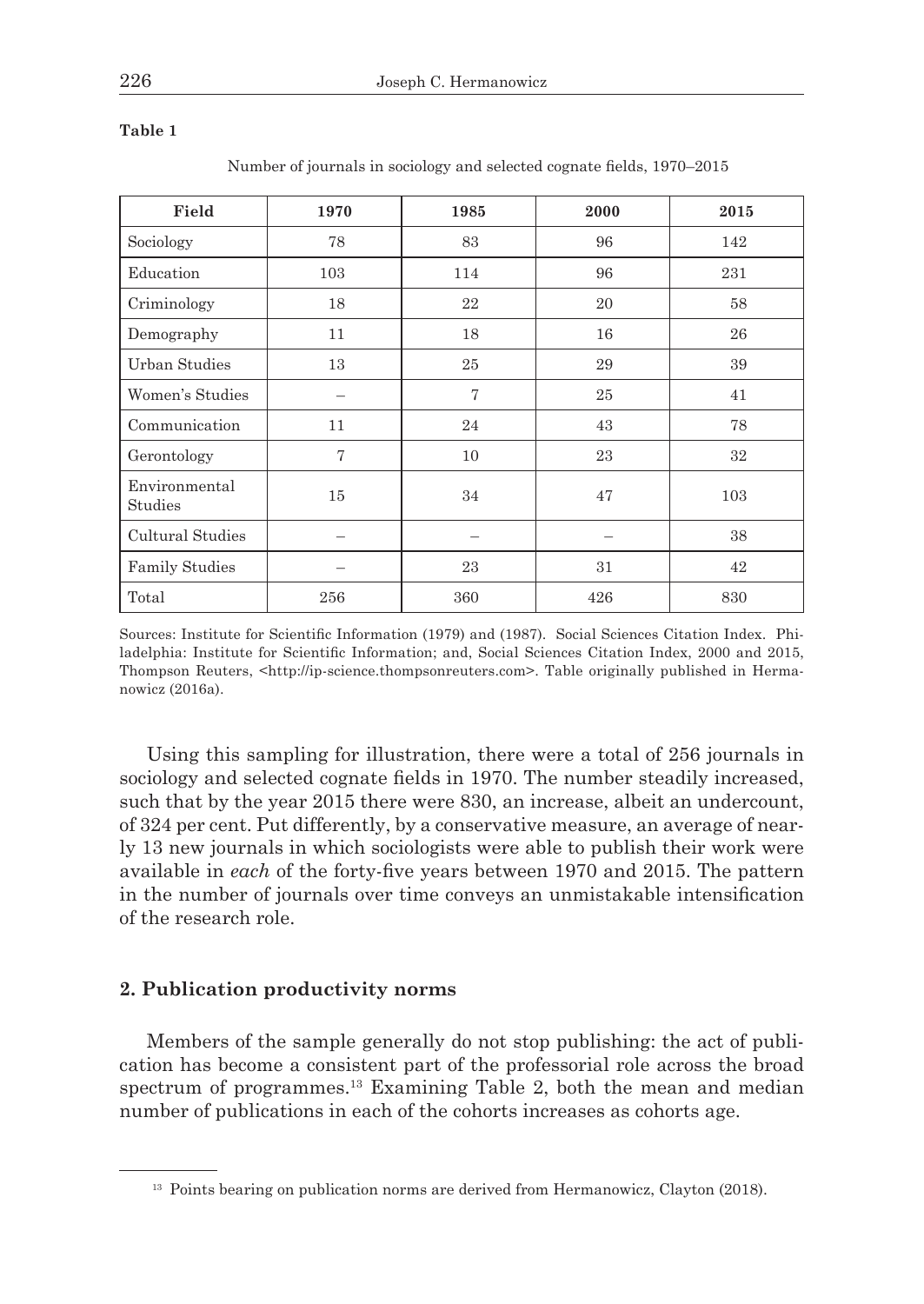#### **Table 2**

|              | Cohort I       | Cohort II       | <b>Cohort III</b> | Total          |  |
|--------------|----------------|-----------------|-------------------|----------------|--|
| Program Tier | Ph.D. Pre-1990 | Ph.D. 1990-2005 | Ph.D. Post-2005   |                |  |
| Top 10       |                |                 |                   |                |  |
| N            | 95             | 97              | 53                | 245            |  |
| Minimum      | 3              | 3               | $\mathbf{1}$      | $\mathbf{1}$   |  |
| Maximum      | 181            | 91              | 73                | 181            |  |
| Median       | 33.0           | 18.0            | 9.0               | 20.0           |  |
| Mean         | 44.2           | 22.0            | 11.4              | 29.0           |  |
| Middle 10    |                |                 |                   |                |  |
| N            | 58             | 68              | 53                | 179            |  |
| Minimum      | $\overline{5}$ | $\mathbf{1}$    | $\overline{0}$    | $\overline{0}$ |  |
| Maximum      | 186            | 43              | 42                | 176            |  |
| Median       | 30.0           | 17.0            | 7.0               | 16.0           |  |
| Mean         | 39.3           | 17.0            | 10.4              | 22.2           |  |
| Bottom 10    |                |                 |                   |                |  |
| N            | 18             | 48              | 44                | 110            |  |
| Minimum      | 3              | 5               | $\overline{0}$    | $\overline{0}$ |  |
| Maximum      | 114            | 85              | 29                | 114            |  |
| Median       | 27.0           | 18.0            | 5.0               | 13.0           |  |
| Mean         | 34.0           | 20.4            | 7.1               | 17.3           |  |

Peer reviewed articles, by program tier and cohort

Source: adapted from Hermanowicz (2016a).

Consider the mean number of publications for cohort I. For the top tier programmes, the number is 44.2, for the middle tier programmes, 39.3, and for the bottom tier programmes, 34.0. For cohort II, the mean number of article publications is 22.0 at the top, 17.0 in the middle, and, particularly noteworthy, 20.4 at the bottom. For cohort III, the mean number of article publications is 11.4 at the top, 10.4 in the middle and 7.1 at the bottom. The tiers are sharply divided in reputation, yet such organizational division belies actual production of research work. Table 2 shows that, across cohorts and program tiers, publication has become a diffused, stable part of the academic role.

Publication patterns potentially vary in significant ways by important career thresholds: how much incumbents have published by the time of their first academic job, by the time of tenure and promotion to associate professor, and by the time of promotion to full professor. Organizational differences in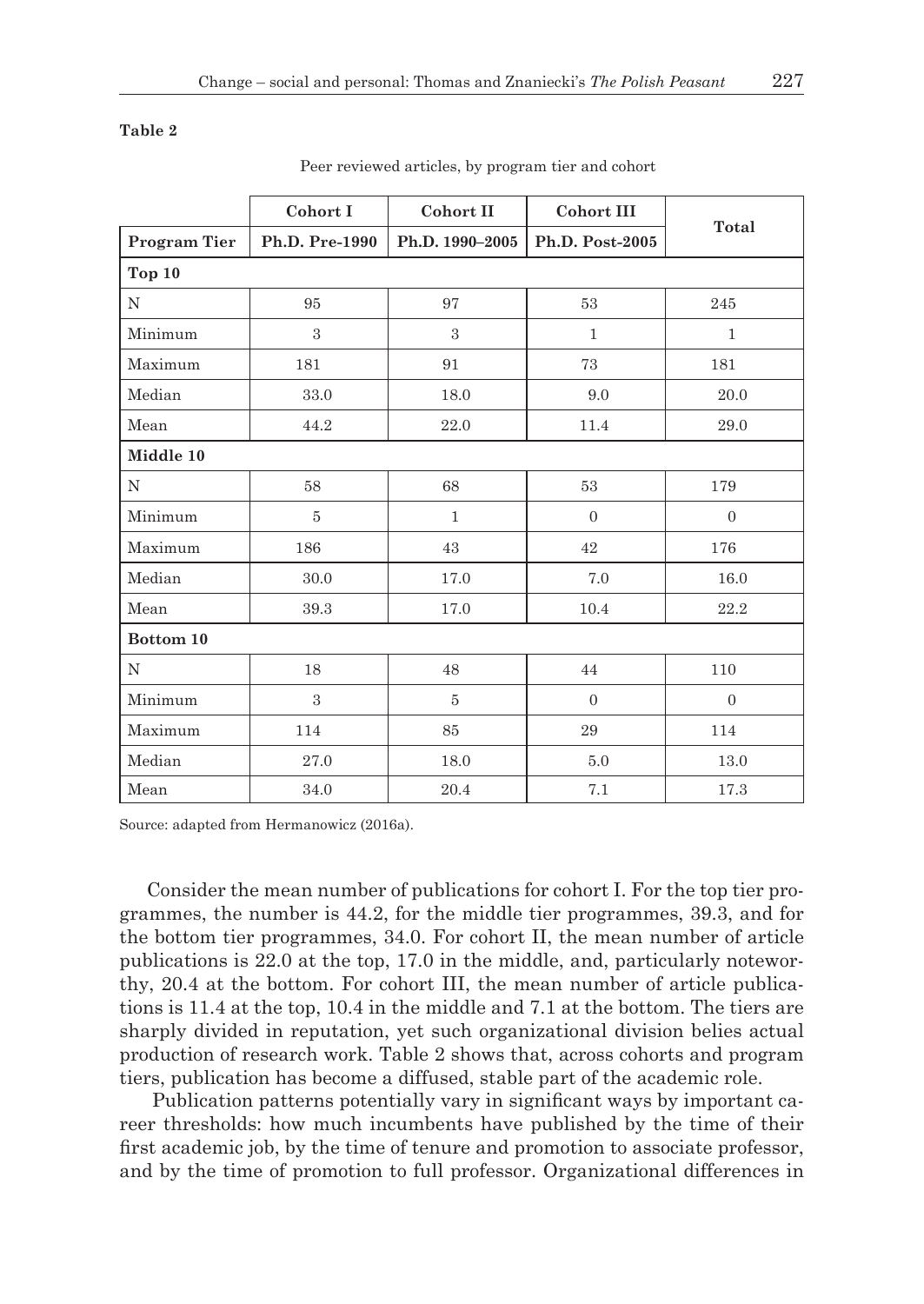prestige suggest that it would require more in terms of publication at each of these thresholds as prestige in academic departments increases.

## **Table 3**

| Article performance, by program tier and career stage |  |  |  |
|-------------------------------------------------------|--|--|--|
|                                                       |  |  |  |

|                                     | Cohort I       | Cohort II       | <b>Cohort III</b> |  |  |  |
|-------------------------------------|----------------|-----------------|-------------------|--|--|--|
|                                     | Ph.D. Pre-1990 | Ph.D. 1990-2005 | Ph.D. Post-2005   |  |  |  |
| Top 10                              |                |                 |                   |  |  |  |
| Average # of articles               | 2.3            | 3.1             | 4.2               |  |  |  |
| at first $i$ ob <sup><i>a</i></sup> | $(N=87)$       | $(N=93)$        | $(N=52)$          |  |  |  |
| Average # of articles               | 9.3            | 10.0            | 14.3              |  |  |  |
| at tenure                           | $(N=68)$       | $(N=83)$        | $(N=12)$          |  |  |  |
| Average # of articles               | 16.0           | 18.2            | 9.0               |  |  |  |
| at full professor                   | $(N=74)$       | $(N=48)$        | $(N=1)$           |  |  |  |
| Middle 10                           |                |                 |                   |  |  |  |
| Average # of articles               | 2.2            | 2.9             | 3.4               |  |  |  |
| at first job                        | $(N=51)$       | $(N=61)$        | $(N=53)$          |  |  |  |
| Average # of articles               | 10.0           | 10.2            | 14.8              |  |  |  |
| at tenure                           | $(N=41)$       | $(N=50)$        | $(N=14)$          |  |  |  |
| Average # of articles               | 18.5           | 18.3            | 14.0              |  |  |  |
| at full professor                   | $(N=40)$       | $(N=16)$        | $(N=2)$           |  |  |  |
| Bottom 10                           |                |                 |                   |  |  |  |
| Average # of articles               | 1.7            | 2.3             | 3.0               |  |  |  |
| at first job                        | $(N=16)$       | $(N=46)$        | $(N=41)$          |  |  |  |
| Average # of articles               | 10.0           | 11.0            | 13.0              |  |  |  |
| at tenure                           | $(N=14)$       | $(N=45)$        | $(N=5)$           |  |  |  |
| Average # of articles               | 17.0           | 24.2            | $(N=0)$           |  |  |  |
| at full professor                   | $(N=10)$       | $(N=12)$        |                   |  |  |  |

*<sup>a</sup>* Coded as the first time incumbents had the title 'assistant professor'.

Source: Hermanowicz, Clayton (2018).

Table 3 paints a quite different picture than we might imagine. The table presents the average number of peer-reviewed articles that sociologists had published, by cohort and by program tier, by the time they gained their first academic job, tenure, and promotion to full professor. Let us first consider patterns *across tiers*, beginning with cohort I. For academics presently employed in the top 10 programmes, the average number of articles at their first job was 2.3. For the middle 10 programmes it was 2.2. And for the bottom 10 programmes, 1.7.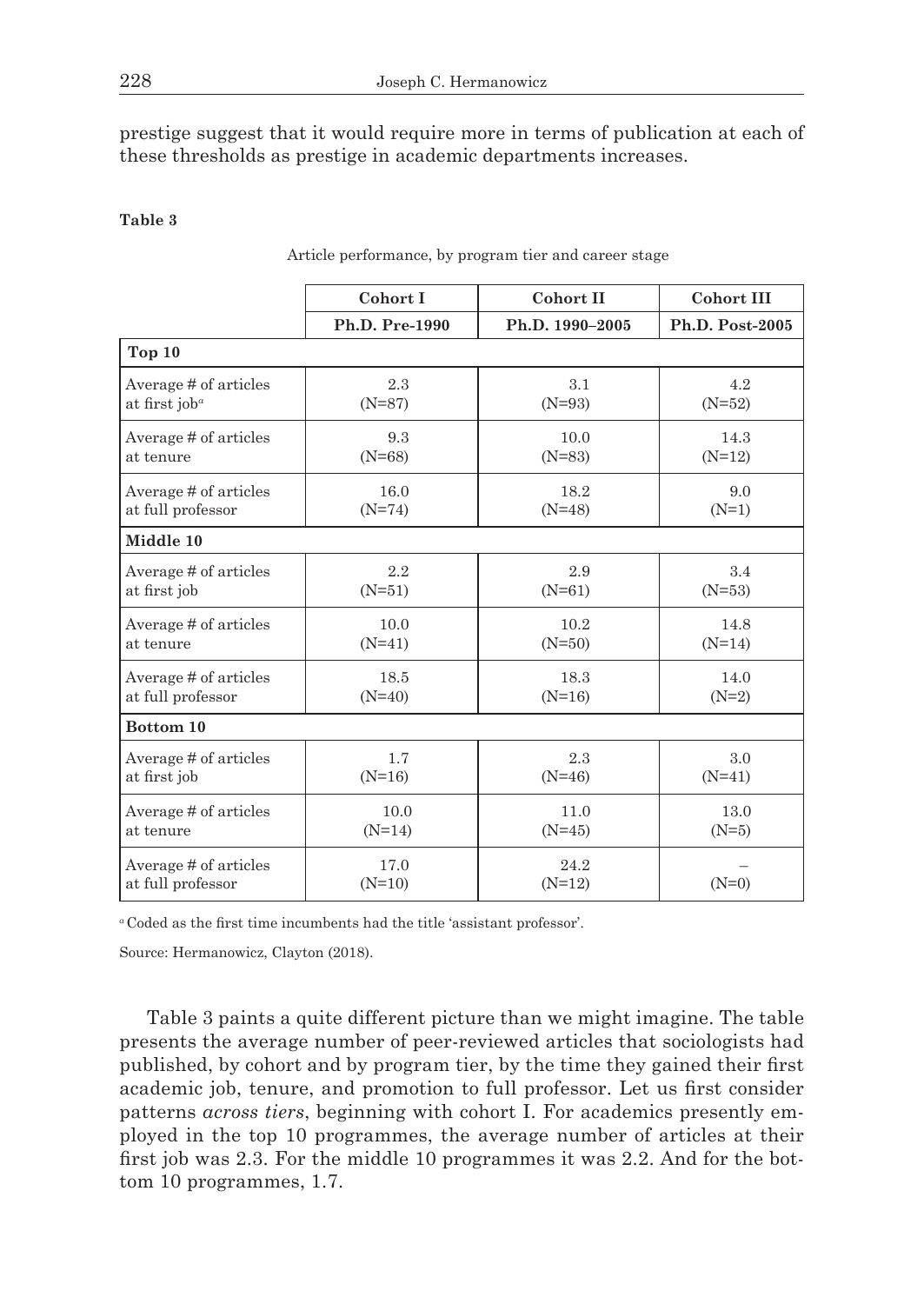The average number of articles by the time of tenure was, respectively, 9.3, 10.0, and 10.0. For full professor, the average number of articles, respectively across the cohorts, was 16.0, 18.5, and 17.0. At all three career markers, people in the middle tier performed either equivalently or outperformed those at the top. People in cohort I in the bottom tier were not far behind.

In cohort II the patterns are roughly similar. Looking at cohort II, sociologists presently employed in the top tier had published an average of 3.1 articles at the time of their first academic job, in the middle tier, 2.9, and in the bottom tier, 2.3. For tenure, the figures are, respectively, 10.0, 10.2, and 11.0. Sociologists in the bottom tier actually published an average of one more article to gain tenure than their counterparts in the top tier programs.

For full professor, the averages are, respectively, 18.2, 18.3, and 24.2. This is to say that sociologists in the middle tier out-performed those in the top tier in two of the measures (articles at tenure and full professor) and measured equally in the third (articles at first job). In two of the measures (articles at tenure and at full professor), sociologists in the *bottom* tier actually *out-performed* their peers at the top. Similar patterns are detectable in cohort III, but the sample sizes are smaller, given that many have not yet achieved tenure or full professor. It is simply worth noting that at the time of their first job, sociologists presently employed in the top tier had published an average of 4.2 articles, in the middle, 3.4, and in the bottom, 3.0 – remarkably similar performances.

Now let us consider differences *across cohorts* beginning with the top tier. The predominant patterns convey that as time advances it becomes more difficult to meet the given thresholds. For the average number of articles at the first job, cohort I had published 2.3, cohort II, 3.1, and cohort III, 4.2. For the average number of articles at tenure, cohort I had published 9.3, cohort II, 10.0, and cohort III, 14.3. The same overall patterns hold for those employed in the middle and in the bottom tiers. Collectively, the trends suggest not only that it becomes more difficult to meet key career thresholds over time, but that *these effects are diffused across the tiers* of academic employment. Norms governing academic careers evince social change. The patterns illustrate a diffusion and intensification of the research role across the contexts of work and cohorts of academics.

## **IV. DISCUSSION**

Where once research was concentrated in a subset of institutions in the U.S., it is increasingly institutionalized in a greater variety of institutions. And where once research productivity concentrated in early career phases, particularly in institutions outside of the elite sector in the U.S., it is increasingly normative throughout advanced stages of academic careers.

The diffusion of the research role is both a national phenomenon in the U.S. system of higher education and a global development reaching institu-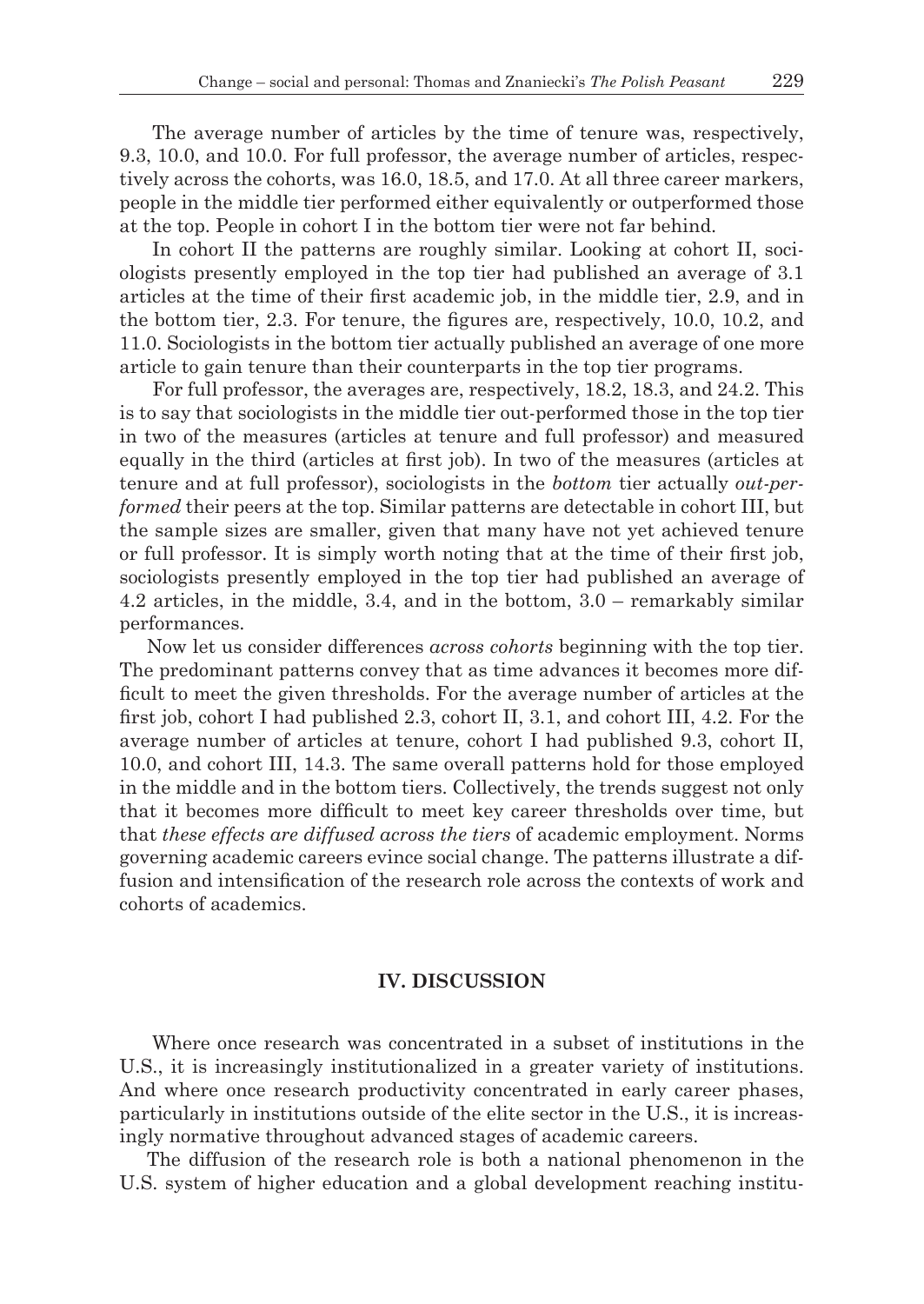tions in varieties of national systems throughout the world. Globally, the academic profession, in the aggregate, remains a teaching profession. But this is changing: the role matrix of academic careers in national systems is increasingly absorbing a research component.

A present concern in the literature on the international professoriate encompasses the idea of *convergence*. 14 This idea holds that where once the professoriate was highly differentiated by country, it is becoming increasingly isomorphic, insofar as its basic form and accompanying problems are concerned.15 Convergence is an expression of institutional theory.16

'Universities and colleges, together with their disciplinary fields and academic roles, are defined, measured, and instantiated in essentially every country in explicitly global terms.'17 Institutional theory predicts isomorphic change in education organizations and in the professoriate in ways that mimic the practices found in the most successful (e.g. highly-ranked) universities and related national systems.18 Research under the rubric of institutional theory has generally focused on rudimentary elements such as enrolment, university structure, and curriculum. The institutionalization of the research role globally may be understood herein as a new, more recent component of isomorphic change.

An ascension of the research role may not be in and of itself problematic. We may treat as problematic, however, the *sources* and *consequences* of the rise of research. The sources and consequences of an ascendance of research *are themselves* becoming isomorphic: they transcend national boundaries and are symptomatic of social forces affecting national systems in a more or less blanket manner.

The *sources* of social change that precipitate a rise in research are located in the ascendance of the market.19 In particular, the university as a worldwide institution has taken on the characteristics of private enterprise. Slaughter, Leslie, and Rhoades refer to this transformation as encompassing 'academic capitalism' – market and market-like behaviours in universities and among faculty.<sup>20</sup> Behaviour in academic-capitalist mode includes institutional and faculty competition for monies, giving way to a 'corporatization of higher education'.21

Academic-capitalist behaviour, both institutional and individual, has ascended in prominence under the socio-political conditions of neoliberalism, where neoliberalism can be defined as a 'theory of political economic practices that proposes that human well-being can best be advanced by liberating individual entrepreneurial freedoms and skills within an institutional frame-

<sup>&</sup>lt;sup>14</sup> Hermanowicz (2018).

<sup>15</sup> Shin, Kehm (2013); Teichler (2014).

<sup>16</sup> Meyer, Rowan (1977); see also Krücken, Drori (2009). 17 Meyer et al. (2007): 188.

<sup>18</sup> Bentley, Kyvik (2011).

<sup>&</sup>lt;sup>19</sup> For related discussion, see Hermanowicz (2016b).

<sup>20</sup> Slaughter, Leslie (1997); Slaughter, Rhoades (2001).

 $21$  Slaughter, Leslie (2001).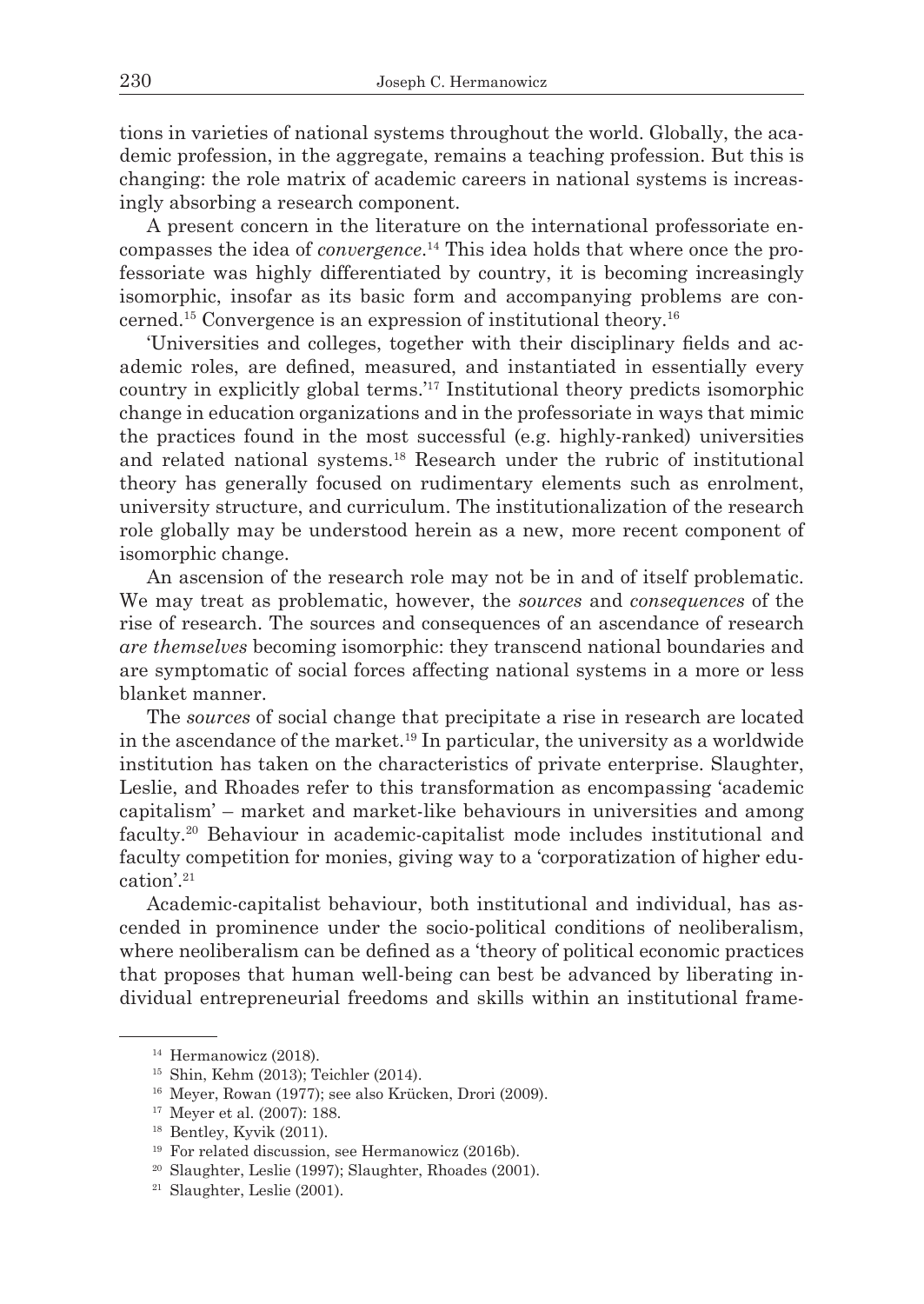work characterized by strong private property rights, free markets and free trade […].'22 As Slaughter states, 'a neoliberal state shifts higher education from a public good knowledge/learning regime to […] an academic capitalist knowledge/ learning regime'.23 The privatization of higher education is an outcome of neoliberal ideology.

A broad and increasingly pervasive array of institutional and individual behaviours are indicative of these patterns: the search and competition for external grants and contracts, endowment funds, university-industry partnerships, spin-off companies, student tuition and fees, patenting and licensing agreements, and the sale of products and services enshrined in logos, sports paraphernalia, food facilities, and bookstores.<sup>24</sup> The search and competition have ancillary effects, as institutions spend monies in order to attract economic returns: in athletics programs, lavish sports, recreational, housing, and dining facilities; health centres and transit systems; study abroad programs in numerous locations; technology, and the like.

These changes became forceful especially in the 1980s and were reinforced by influential political leaders such as Ronald Reagan and Margaret Thatcher. A philosophy of neoliberalism spread and intensified.

…[F]rom the 1980s onwards, traditional European university structures have been facing significant changes. The starting point was changes in the British university system…that quickly spread to the Scandinavian countries and the Netherlands...Later we find reforms in France…Italy…Germany…and Eastern European countries...In recent years, research has shown a move in nearly all European countries toward... [New Public Management].<sup>25</sup>

Whereas Clark in 1983 emphasized the beliefs of 'liberty' and 'loyalty' as central to academic organization,<sup>26</sup> Brennan suggests that these values have been replaced by such notions as 'competitiveness' and 'entrepreneurship'.27

In an academic-capitalist age, economic returns coupled with prestige are the central objects over which institutions and faculty members compete. The competition is fuelled to a large extent by public-to-private shifts in revenue streams, but not exclusively so. It is fortified by the crystallization of rankings, such as the *U.S. News and World Report* ranking of institutions and programs, whose origination in 1983 coincided with the onset of marketization and corporatist developments in U.S. higher education. Rankings of universities are themselves now global, pointing to a common ground that sustains an increasingly institutional, world-wide enterprise, wherein prestige operates as the main currency to undergird institutional functioning.<sup>28</sup> The institutionalization of the research role in universities world-wide serves their competitive quests for money.

- <sup>25</sup> Hüther, Krücken (2016): 56.
- <sup>26</sup> Clark (1983): 247–251.
- <sup>27</sup> Brennan (2010): 234.
- <sup>28</sup> Shin, Toutkoushian, Teichler (2011).

 $22$  Harvey (2005): 2.

<sup>23</sup> Slaughter (2011): 267.

<sup>24</sup> Slaughter, Leslie (2001).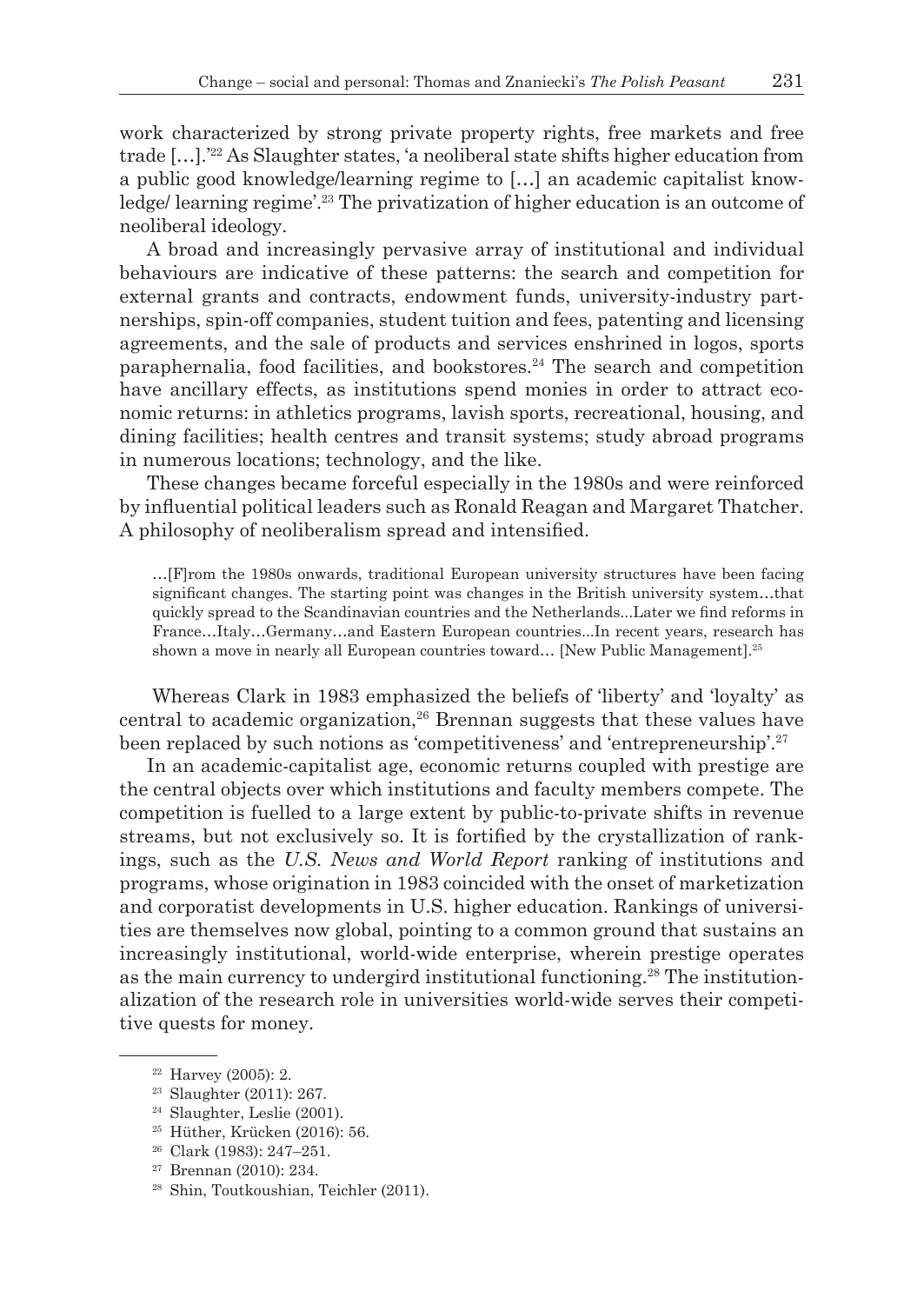What are the *consequences* of this massive social change in higher education? The consequences are likely to be numerous and varied. Some have argued that neoliberalism is 'the most dangerous ideology of the current historical moment' because civil discourse gives way 'to the language of commercialization, privatization, and deregulation'. Citizenship amounts to a privatized affair among self-interested individuals. As a result, such observers have reasoned, 'the meaning and purpose of higher education' is thrown into question.<sup>29</sup>

Priorities in universities are undergoing a dramatic shift: from the intellectual to the market, from knowledge to money. Sociologically, change in priority means that new and different behaviour is valued, recognized, and sanctioned. If academic culture is differently conditioned, the ground is likely to shift with regard to experience, attitude, and the interpretation of work.

I focus on personal change; that is, on specific social-psychological consequences, since such a concern seeks to address, in ways parallel to Thomas and Znaniecki's formulation of the study of society, how changes in the social environment are worked-out in individual lives and then expressed in behaviour that re-generates institutions. In ways akin to the Polish peasant of Chicago, we inquire into how the new 'society' of higher education affects the self, so as to evince the dialogical ties between the social and personal orders.

# **V. TOWARD A THEORY OF KNOWLEDGE PRODUCTION**

What is academic work becoming? What are universities becoming? I contend that *the changed infrastructure of knowledge in universities limits the actual knowledge that can be produced*. The sorts of knowledge that young professors seek to produce to keep their jobs, the sorts of knowledge that professors seek to 'keep up the numbers', are contemporary manifestations of how a changed work infrastructure constrains the production of knowledge worth producing.

Academic capitalism has given way to a regimen of quantification in faculty work, an obsession with measuring, comparing, and sanctioning performance, in many facets of academic roles. The way in which a faculty reward system operates is undergirded by the rise of the institutional 'audit'. Universities now require faculty members to account for themselves by engaging in rituals of verification – documenting and recording their activities on an annual basis.30 Administrators are charged with generating evaluations of how individuals and units are performing.<sup>31</sup> This can create the sense that administrators govern faculty rather than govern *with* them.32

<sup>29</sup> Giroux (2002): 425.

<sup>30</sup> Power (1997).

<sup>31</sup> Miller, O'Leary (1987).

<sup>32</sup> Tuchman (2009).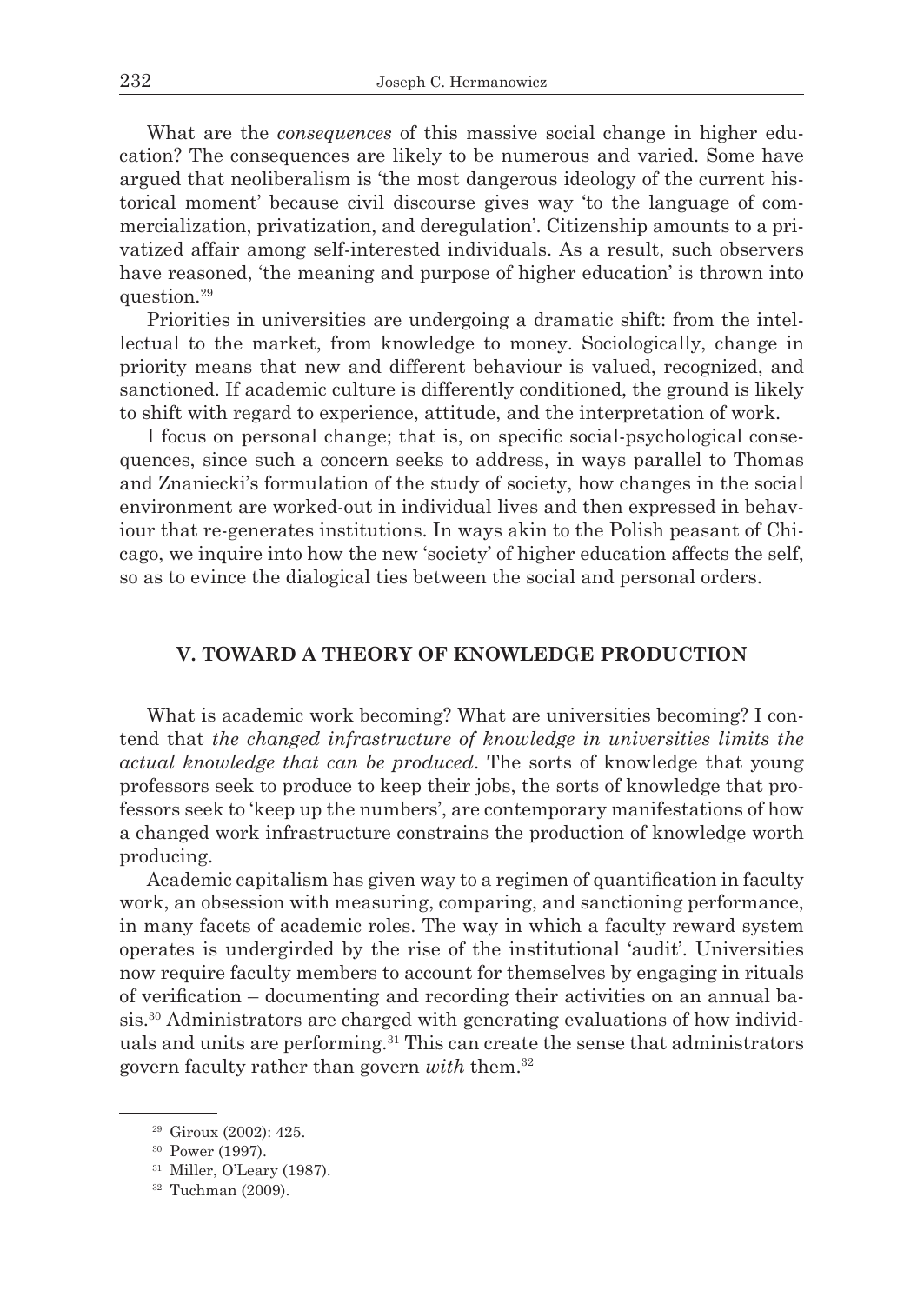In addition, these practices encourage what has been called an 'accountability regime', wherein academic work gets reconfigured in a metric reality.<sup>33</sup> Professors become auditable commodities, and the system comprises a 'new managerialism' that undercuts faculty authority by implementing change from the top down.<sup>34</sup> The practices create a new standard of economic rationality in university decision-making.35 'Rather than universities being subordinated to the production and transmittal of knowledge, knowledge is now subordinated to the needs of universities for profit and recognition.<sup>'36</sup>

What is more, it is not only that knowledge is de-centered and displaced for money, but also that interest in and seriousness with knowledge is weakened in a culture of academic capitalism. This minimizes intellectual behaviour in universities. Commensuration, the process of attributing meaning to measurement, 'changes the form and circulation of information and how people attend to it'. $37$  For instance, administrators might note that a professor published 100, 200, or 400 articles, but not explain why the articles mattered.<sup>38</sup> Similarly, they elevate student evaluations of teaching, like citation counts and impact factors, among numerous other metrics, even if they do not know what they mean, or how to explain the difference between 3.8 and 4.2. The quest to be number 1, or in the top 10, or  $25$ , or  $50$  – instantiations of market behaviour – can seem largely devoid of meaning; that is, unrelated to ideas. But a lack of engagement with ideas under academic capitalism is found not only in administrators who oversee the regime but also in faculty members whose responsive behaviour helps to sustain it.

The new academic economy exacts motivational behaviour for publication. Increase in the number of journals, for example (Table 1), is a pattern accommodative to neoliberalism. An emphasis on research maximizes a specific type of faculty member: *ritualists*. In Merton's terms, ritualism is an individual mode of adaptation.39 Here it is behaviour adaptive to academic capitalism. As ritualists, people fail to believe in the goals of a system, but continue to engage in means geared towards satisfying those goals. Throughout many sectors of higher education, the penalties of not publishing are now perceived as high.

Ritualism is indicative of a more substantial consequence of contemporary change in higher education around the globe: *alienation*. Publishing articles ritualistically to satisfy the market interests of their employers, many professors have become like factory workers producing widgets, automatons on an assembly line. Paradox abounds in the ascendance of the research role: a decline in the quality of publication, a decrease in creative work, a shrinkage in the time spent actually *thinking*. Thought fosters higher quality work. But under academic capitalism, like capitalism broadly, time is money. Thus time

<sup>37</sup> Espeland, Sauder (2007): 333.

<sup>39</sup> Merton [1957] 1968).

<sup>33</sup> Hopwood (1987); Tuchman (2009).

<sup>34</sup> Tuchman (2009): 11.

<sup>35</sup> Geiger (2004).

<sup>36</sup> Tuchman (2009): 11.

<sup>38</sup> Tuchmann (2010).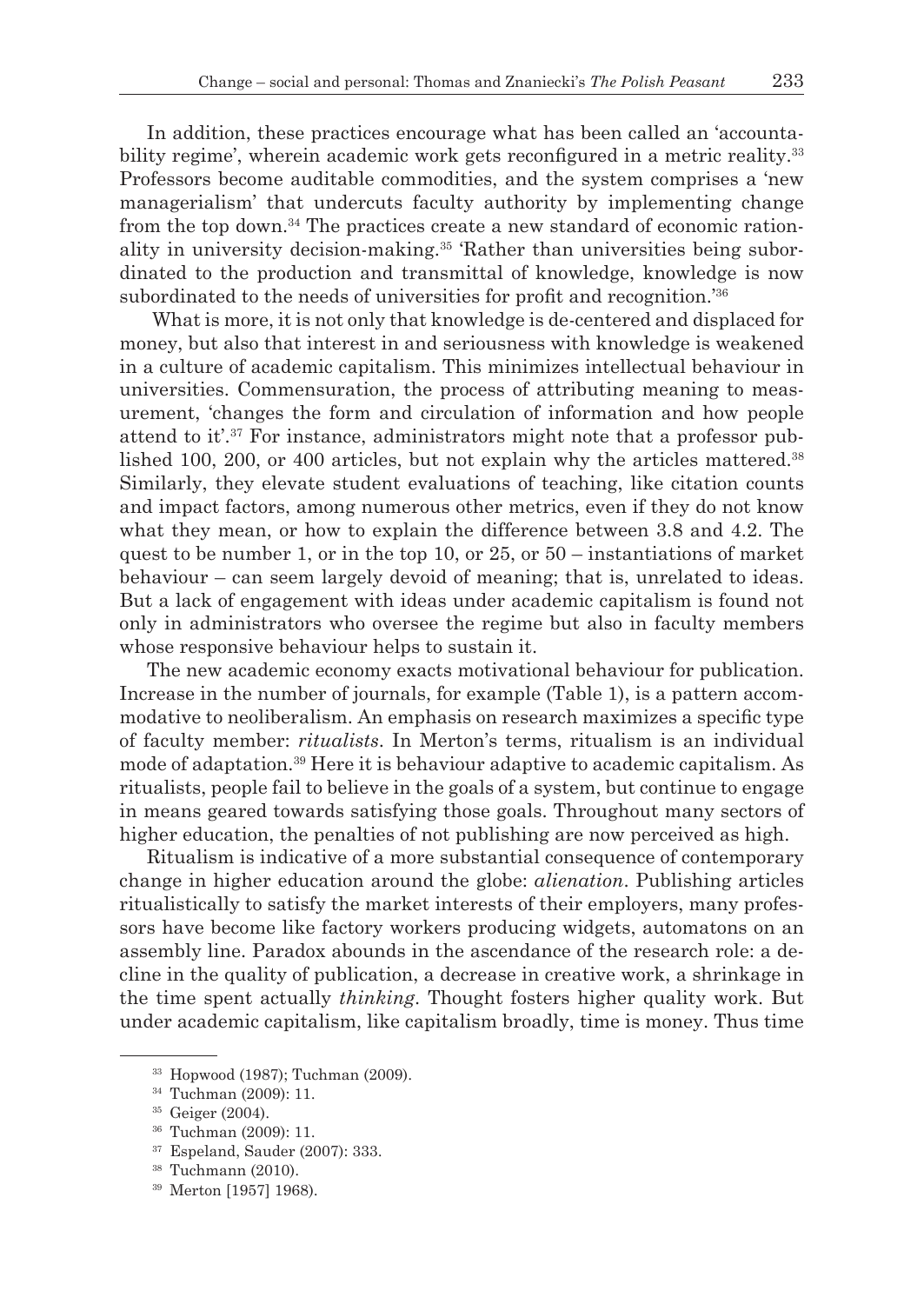is scuttled for satisfying annual publication quotas  $-$  a rush to publish. Ritualistic publication seeks to satisfy commensurate metrics, without necessarily making worthwhile contributions to knowledge.

How do alienated professors go about their work? To illustrate, a former editor of a major American sociology journal offered the following confession.

When I started as editor, I worried that the biggest challenge would be…: *How will I choose from among all the great submissions?*...That worry was based on my sense that a high percentage of submissions would be – or could, with modest revision, become – publishable. In fact, I consistently had exactly the *opposite* problem. For each of the…issues I published, I struggled to find four high-quality publishable manuscripts…Most papers that I read had one or both of two basic problems…[First,] a large percentage…had fundamental research design flaws…Second…most papers simply lacked a soul – a compelling and well-articulated reason to exist…most papers failed to make a good case for why they were necessary…I think there are two related explanations for why the vast majority of…submissions…were simply not all that great…First, junior scholars are under far too much pressure to quickly publish lots and lots of papers. The problem is that it takes time and thought and trial and error to generate a really compelling research question and to deeply understand how to articulate the importance of that question. Then, it takes more time and thought and trial and error to come to a really convincing answer to that question, to fully develop the argument or story, and to write a manuscript that does justice to the value of the research. Unfortunately, junior scholars do not have enough time or enough room to think...Graduate students must publish frequently – while still in graduate school – to compete for fellowships and professional jobs. Assistant professors must publish early and often to get tenure; associate professors must do the same to "make full." In each case, the pressure is to work quickly and efficiently. They have to get papers out for review as soon as possible, even if they haven't had the time to think them through or sharpen their argument or evidence. Quantity matters most, not quality. The incentive is to publish a dozen "just OK" papers rather than to publish four or five well-developed and higher quality papers. The collective result…: a mass of underdeveloped papers…These are papers that exist for the sake of being papers because the author is under pressure to write lots of papers…*There simply has to be a better way to run a profession*. 40

Increasingly, audit rituals and accountability structures incentivize publication *regardless of institutional location, career stage, or national system*. In these ways, academia is thought to be 'accelerating' wherein the very structure of time has changed in response to publication demands.41 Calls to actually 'slow down professors' capture the pitch of neoliberalism.<sup>42</sup>

In this wedding of views, Thomas and Znaniecki meet Marx. Following Marx, the forms of alienation arising in academic work are postulated as four-fold: alienation from the objects academics produce (their articles, their books), from the process of production (thinking and writing), from themselves (those who work for someone or something other than authentic intellectual interests), and from each other (colleagues who, defying the original logic of departments and colleges, rarely converse or socialize with one another, let alone read one another's work).43 In this new infrastructure of knowledge production, professors do not work to express themselves, to develop their interests, to gain intrinsic sat-

<sup>40</sup> Warren (2016); original emphasis.

<sup>41</sup> Vostal (2016).

<sup>42</sup> Berg, Seeber (2016).

<sup>43</sup> Marx (1964).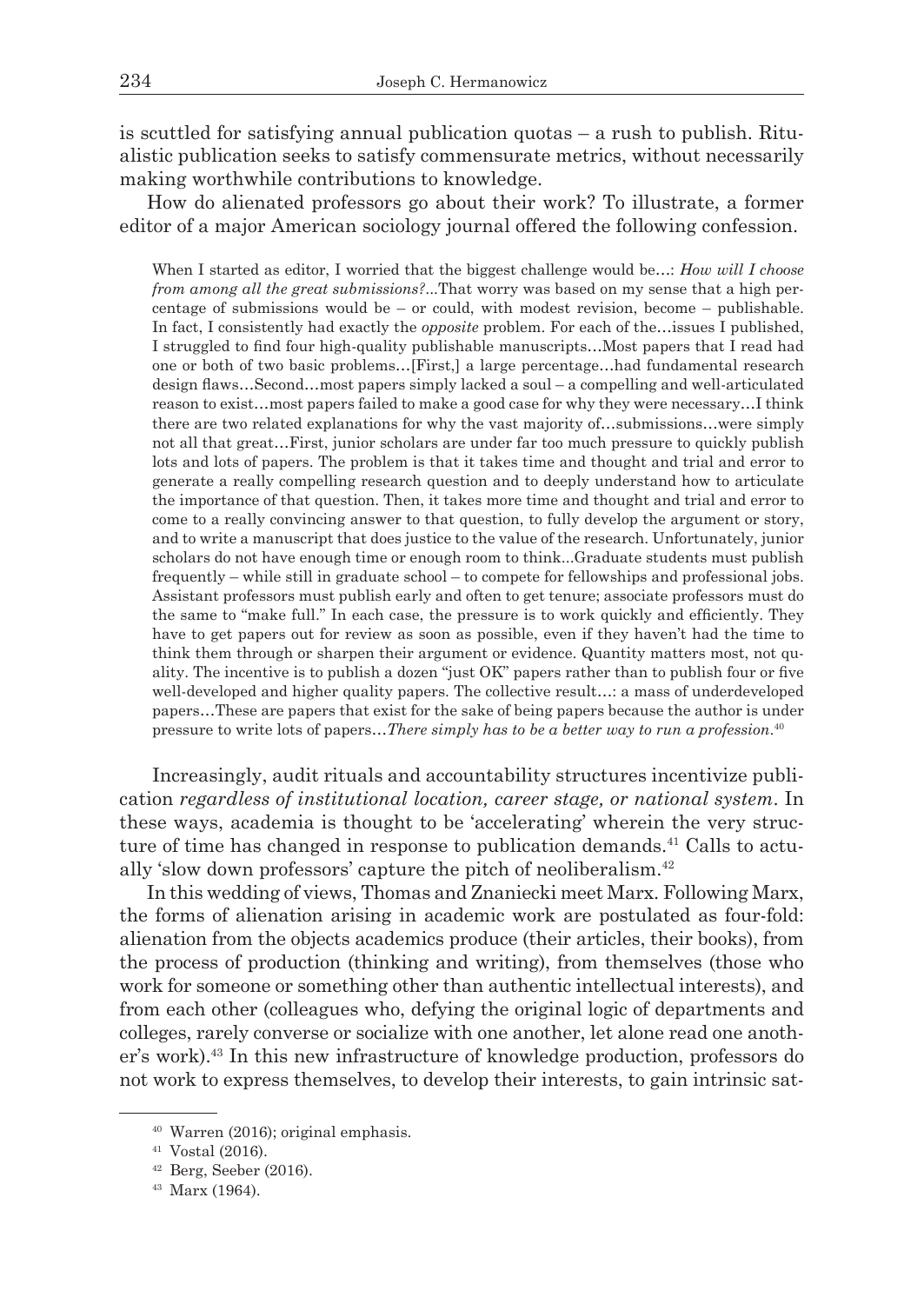isfaction, or to make significant contributions. Rather, work is essentially forced and, in work, they are subjected to the demands and discipline of others. One's publications become alien objects, quickly shelved and un-reread upon receipt, for one has long since moved on to the next.

Academic labour is increasingly performed on behalf of performance scores: scores in teaching, in research, in service activities, in everything, for now everything, like having lunch or going to a museum, avails itself to be 'rated'. (At least one department on the planet introduced points professors can earn for making 'constructive' contributions at faculty meetings.) Alternatively, academics must explicitly reject and develop defences against such goals despite mounting pressure around them. This is perhaps easier in some types of institutions than in others.44 To actually have to work, in attitude and deed, against a set of forces is its own evidence of institutional change – and demonstrative of the Thomas theorem: If a situation is perceived as real, it has real consequences.45

Studying immigrants, Thomas and Znaniecki understood their work as a type of approach they would like to see applied to other problems of social *becoming.*46 CVs, we may conclude, indicate social and personal change, revelations of new orders – and a set of social and personal problems. The problems, inhering in society's archetypal profession, are not short on irony. The intensification of research limits knowledge. The diffusion of research activity weakens discovery. We are becoming poorer intellectually for all the 'knowledge' we are creating. One hundred years following the study of peasants, in this study of professors, the modern curriculum vitae offers a window on what knowledge is becoming, expressed in the dialogic relationship between present-day institutions and individuals.

*Joseph C. Hermanowicz University of Georgia, Athens, USA jch1@uga.edu https://orcid.org/0000-0001-5155-4941*

Abbott, A. (1999). Department and Discipline: Chicago Sociology at One Hundred. Chicago: University of Chicago Press.

Bentley, P.J., Kyvik, S. (2012). Academic work from a comparative perspective: a survey of faculty working time across 13 countries. Higher Education 63: 529–547.

Berg, M., Seeber, B.K. (2016). The Slow Professor: Challenging the Culture of Speed in the Academy. Toronto: University of Toronto Press.

Brennan, J. (2010). Burton Clark's The Higher Education System: Academic Organization in Cross-National Perspective. London Review of Education 8(3): 229–237.

Bulmer, M. (1984). The Chicago School of Sociology: Institutionalization, Diversity, and the Rise of Sociological Research. Chicago: University of Chicago Press.

Burris, V. (2004). The academic caste system: prestige hierarchies in Ph.D. exchange networks. American Sociological Review 69(2): 239–264.

<sup>44</sup> Hermanowicz (2011).

<sup>45</sup> Thomas (1923).

<sup>46</sup> Madge (1963).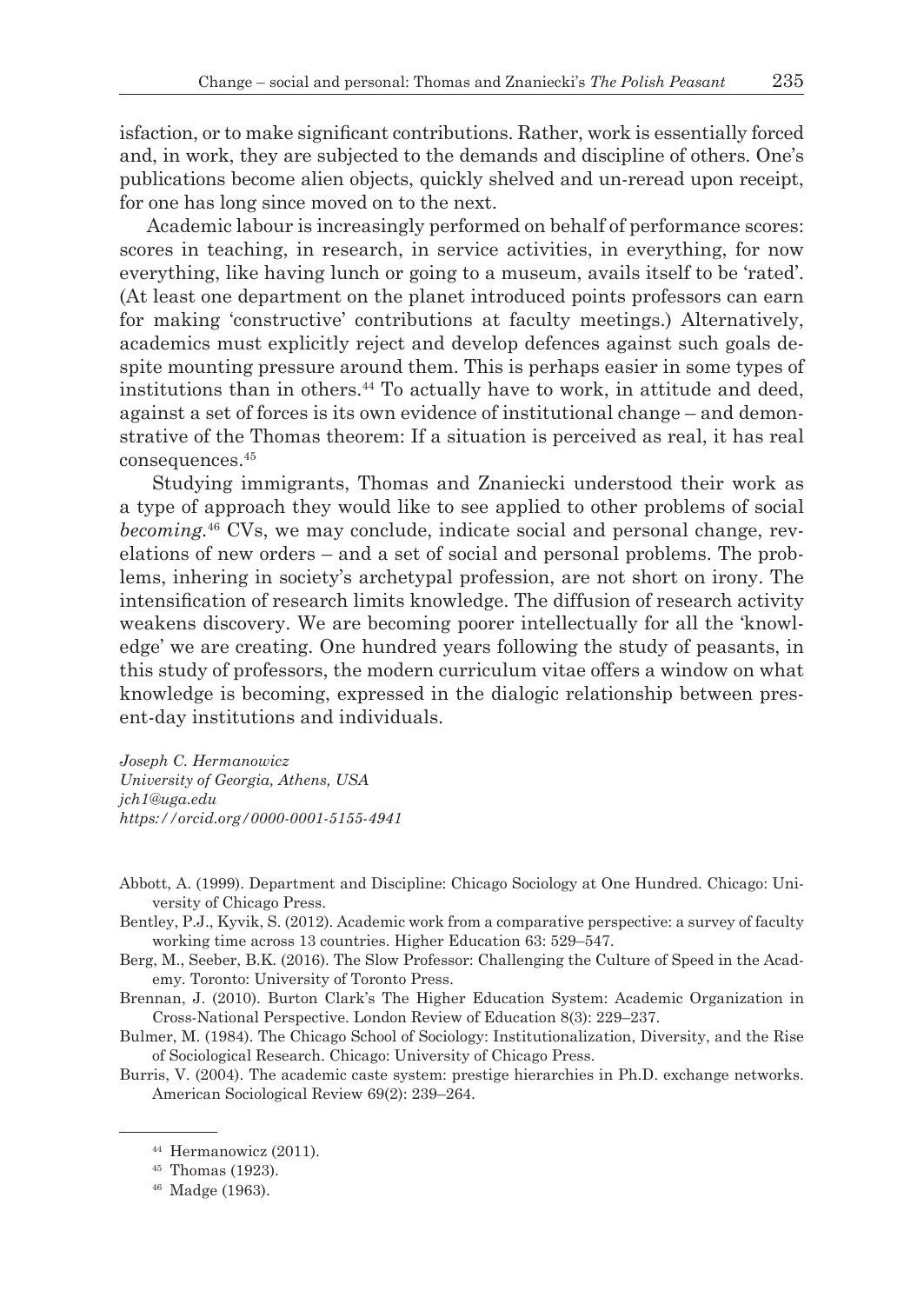- Clark, B.R. (1983). The Higher Education System: Academic Organization in Cross-National Perspective. Berkeley: University of California Press.
- Coser, L.A. (1971). W.I. Thomas and Florian Znaniecki, [in:] L.A. Coser, Masters of Sociological Thought. New York: Harcourt Brace Jovanovich: 511–559.
- Drori, Gillis, S., Meyer, J.W., Ramirez, F., Schafer, E. (2003). Science in the Modern World Polity: Institutionalization and Globalization. Stanford: Stanford University Press.
- Espeland, W.N., Sauder, M. (2007). Rankings and reactivity: how public measures recreate social worlds. American Journal of Sociology 113(1): 1–40.
- Geiger, R.L. (2004). Knowledge and Money: Research Universities and the Paradox of the Marketplace. Stanford: Stanford University Press.
- Giroux, H.A. (2002). Neoliberalism, corporate culture, and the promise of higher education: the university as a democratic sphere. Harvard Educational Review 72(4): 425–463.
- Goldberger, M.L., Maher, B.A., Flattau, P.E. (eds.) (1995). Research-Doctorate Programs in the United States: Continuity and Change. Washington, D.C.: National Academy Press.
- Harvey, D. (2005). A Brief History of Neoliberalism. Oxford: Oxford University Press.
- Hermanowicz, J.C. (2011). Anomie in the American academic profession, [in:] J.C. Hermanowicz (ed.), The American Academic Profession: Transformation in Contemporary Higher Education. Baltimore: Johns Hopkins University Press: 216–237.
- Hermanowicz, J.C. (2016a). The proliferation of publishing: economic rationality and ritualized productivity in a neoliberal era. American Sociologist 47(2): 174–191.
- Hermanowicz, J.C. (2016b). Universities, academic careers, and the valorization of 'shiny things', [in:] E.P. Berman, C. Paradise (eds.), Research in the Sociology of Organizations 43: 303–328.
- Hermanowicz, J.C. (2018). The professoriate in international perspective, [in:] M.B. Paulson (ed.), Higher Education: Handbook of Theory and Research. Cham, Switzerland: Springer: 239–293.
- Hermanowicz, J.C., Clayton, K.A. (2018). Contemporary academic publishing: democratization and differentiation in careers. Journal of Higher Education 89(6): 865–891.
- Hopwood, A.G. (1987). The archeology of accounting systems. Accounting, Organizations and Society 12(3): 207–234.
- Hüther, O., Krücken, G. (2016). Nested organizational fields: isomorphism and differentiation among European universities, [in:] E.P. Berman, C. Paradeise (eds.), Research in the Sociology of Organizations: The University Under Pressure. Bingley: Emerald: 53–83.
- Janowitz, M. (1966). Introduction, [in:] M. Janowitz (ed.), W.I. Thomas: On Social Organization and Social Personality. Chicago: University of Chicago Press: vii–lviii.
- Krücken, G., Drori, G.S. (2009). World Society: The Writing of John W. Meyer. Oxford: Oxford University Press.
- Madge, J. (1962). The Origins of Scientific Sociology. New York: Free Press.
- Marx, K. (1964). Early Writings. Translated and edited by T.B. Bottomore. New York: McGraw-Hill.
- Merton, R.K. [1957] 1968). Social structure and anomie, [in:] R.K. Merton, Social Theory and Social Structure, New York: Free Press: 185–214.
- Merton, R.K. (1973). The Sociology of Science: Theoretical and Empirical Investigations. Edited and with an Introduction by N.W. Storer. Chicago: University of Chicago Press: 267–278.
- Meyer, J.W. (1986). The self and the life course: institutionalization and its effects, [in:] A.B. Sorensen, F.E. Weinert, L.R. Sherrod (eds.), Human Development and the Life Course: Multidisciplinary Perspectives. Hillsdale, NJ: Lawrence Erlbaum: 199–216.
- Meyer, J.W., Rowan, B. (1977). Institutionalized organizations: Formal structure as myth and ceremony. American Journal of Sociology 83: 340–363.
- Meyer, J.W., Ramirez, F.O., Frank, D.J., Schofer, E. (2007). Higher education as an institution, [in:] P. Gumport (ed.), Sociology of Higher Education: Contributions and Their Contexts. Baltimore: Johns Hopkins University Press: 187–221.
- Miller, P., O'Leary, T. (1987). Accounting and the construction of the governable person. Accounting, Organizations and Society 12(3): 35–265.
- Power, M. (1997). The Audit Society: Rituals of Verification. Oxford: Oxford University Press.
- Shin, J.C., Kehm, B.M. (eds.) (2013). Institutionalization of World-Class University in Global Competition. Dordrecht: Springer.